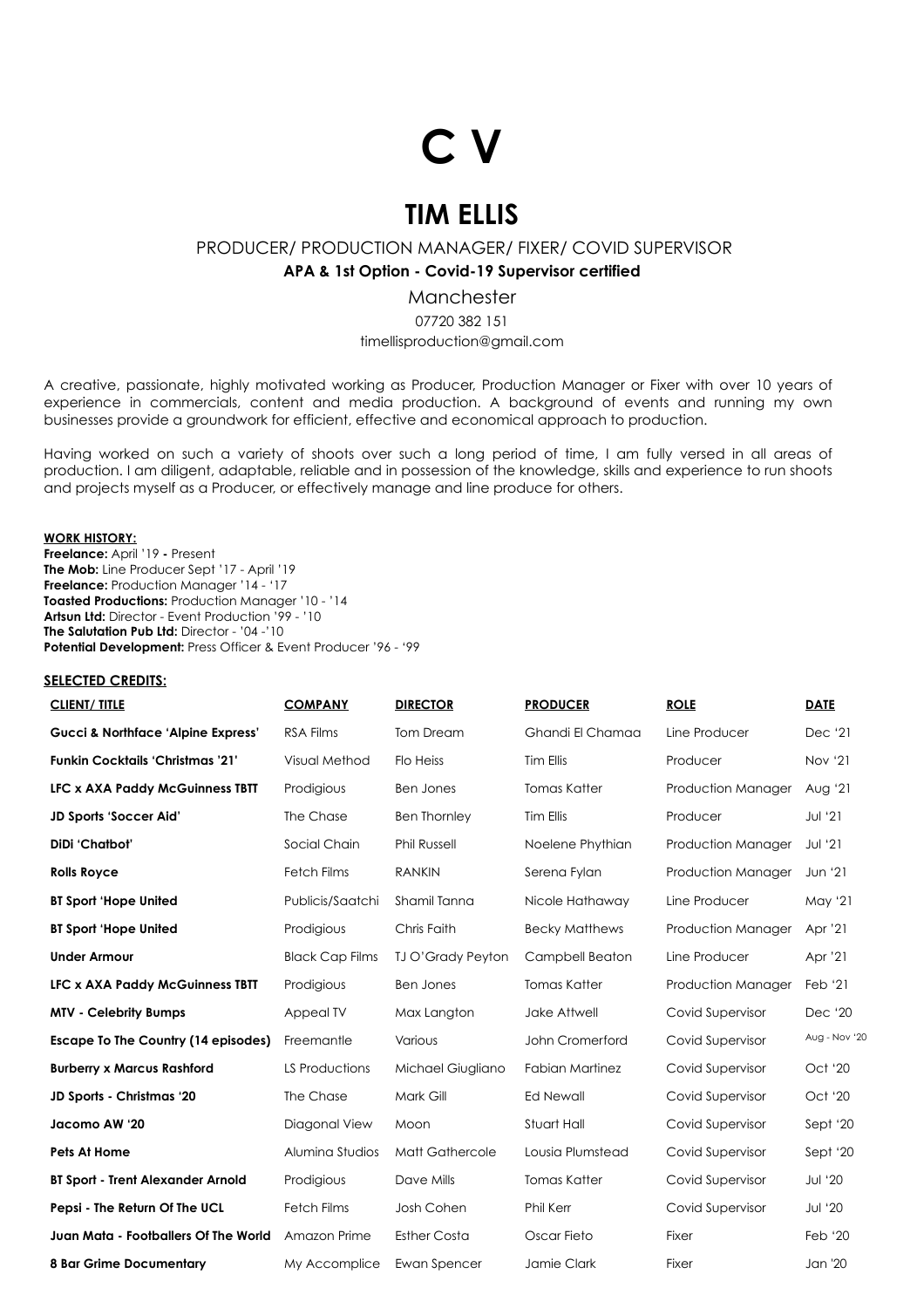| Jehnny Beth 'I'm The Man'              | My Accomplice          | Anthony Byrne         | Tim Ellis              | Producer           | Nov '19        |
|----------------------------------------|------------------------|-----------------------|------------------------|--------------------|----------------|
| <b>Dolce &amp; Gabanna 'New Kings'</b> | Sovage                 | Julian Nodolowsky     | Alexis Fonvieille      | Fixer              | Oct '19        |
| <b>Carlsberg Liverpool FC</b>          | <b>Moland Films</b>    | Tomas Leach           | Sille Martens          | Line Producer      | Oct '19        |
| JD Williams/TBWA Christmas '19         | The Mob                | Nina Aaldering        | <b>Mark Collins</b>    | Line Producer      | Sept '19       |
| <b>AXA Liverpool FC 'Head Coaches'</b> | <b>Tangerine Films</b> | <b>Ben Jones</b>      | Tomas Katter           | Production Manager | Sept '19       |
| Liam Gallagher 'One Of Us'             | My Accomplice          | Anthony Byrne         | Fred Bonham Carter     | Production Manager | Aug '19        |
| Aldi 'Team GB'                         | McCann                 | Jason Fisher Jones    | Kal Tank               | Production Manager | Jun '19        |
| <b>MCFC &amp; Etisalat 'Thank You'</b> | The Mob                | Daryl Goodrich        | Nadine Gibbs           | Line Producer      | May '19        |
| JD Williams/TBWA Summer 'I AM'         | The Mob                | Kathryn Ferguson      | <b>Mark Collins</b>    | Line Producer      | Mar '19        |
| Alton Towers 'Power of the Towers'     | The Mob                | Gotgotneed            | <b>Mark Collins</b>    | Line Producer      | Mar '19        |
| JD Williams/TBWA Spring 'I AM'         | The Mob                | Kathryn Ferguson      | <b>Mark Collins</b>    | Line Producer      | Jan '19        |
| Remington 'The Story of You'           | The Mob                | Craig McLaughlin      | Tim Ellis              | Line Producer      | Jan '19        |
| Virgin Mony & MUFC 'Dynamic Duos'      | The Mob                | Craig McLaughlin      | Tim Ellis              | Producer           | Nov '18        |
| Napolina ITV Ident 'Prawn Linguine'    | The Mob                | <b>Andy Saunders</b>  | Phil Kerr              | Line Producer      | Oct '18        |
| JD Williams/TBWA Christmas 'I AM'      | The Mob                | Kathryn Ferguson      | <b>Mark Collins</b>    | Line Producer      | Sep '18        |
| <b>MUFC Kohler Shirt</b>               | The Mob                | <b>Ben Thornley</b>   | Tim Ellis              | Producer           | Aug '18        |
| JD Williams/TBWA Autumn 'I AM'         | The Mob                | Kathryn Ferguson      | <b>Mark Collins</b>    | Line Producer      | Jul '18        |
| Angry Birds & Everton 'Birld Cup'      | The Mob                | Craig McLaughlin      | <b>Mark Collins</b>    | Line Producer      | May '18        |
| <b>Bosch Channel 4 Idents</b>          | The Mob                | Jason Fisher-Jones    | <b>Mark Collins</b>    | Line Producer      | Apr '18        |
| <b>Virgin Money MUFC 'Samuel</b>       | The Mob                | Craig McLaughlin      | Tim Ellis              | Producer           | Mar '18        |
| <b>Chivita 'Come Get Active'</b>       | The Mob                | <b>Ben Thornley</b>   | Phil Kerr              | Line Producer      | Jan '18        |
| <b>MUFC Exec Club</b>                  | The Mob                | David Schofield       | Tim Ellis              | Producer           | <b>Nov '17</b> |
| <b>DS Virgin Racing Launch France</b>  | The Mob                | David Schofield       | Tim Ellis              | Line Producer      | Oct '17        |
| <b>Gloucester Quays TVC</b>            | The Mob                | Meriem Adib           | <b>Mark Collins</b>    | Production Manager | Jun '17        |
| <b>MUFC &amp; New Era</b>              | The Mob                | David Schofield       | Tim Ellis              | Producer           | May '17        |
| Harveys 'Incredible Value'             | McCann                 | Adam Johnson          | Kal Tank               | Production Manager | Mar '17        |
| Lego 'Toddler Truths'                  | The Mob                | Sarah O'Gorman        | <b>Mark Collins</b>    | Production Manager | Jan '17        |
| Asda 'Star Wars'                       | The Mob                | <b>Bharat Nalluri</b> | <b>Mark Collins</b>    | Production Manager | Dec '16        |
| <b>Skipton Building Society</b>        | The Mob                | Jason Fisher-Jones    | Phil Kerr              | Production Manager | Dec '16        |
| Aldi 'Team GB'                         | McCann                 | Steve Moyler          | <b>Fabian Martinez</b> | Production Manager | Sep $'16$      |

#### **TECHNICAL SKILLS**

- Crewing, hiring, dealing with suppliers and negotiating costs on all aspects of commercial, online, & corporate filming
- Creation and management of budgets anywhere from favour- based charity freebies to budgets hitting £300K+
- Treatment & Pitching copy writing and design, image and video research. Fastidious approach to spellchecking/ grammar.
- Shooting abroad with Fixers and Service companies, securing visas, and filming projects in South Africa, Portugal, France, Morocco, Germany & Ireland.
- Sourcing, hiring, and managing Production Assistants and Interns on long term projects
- Client management & production liaison, and UK service shoots for clients & agencies from across the world
- Art Department and Wardrobe crewing, budgeting, sourcing, approvals, & purchasing
- Running casting sessions (solo or with a Casting Director), Spotlight or agency based cast sourcing, talent and VO booking
- Knowledge of child licensing laws and regulations, procurement of child performance licenses and liaison with LEAs
- Organisation & running of recces, and location sourcing & management on all levels, from residential to council permissions
- Sourcing, booking, and management of shoots in studio/sound stage or event space locations